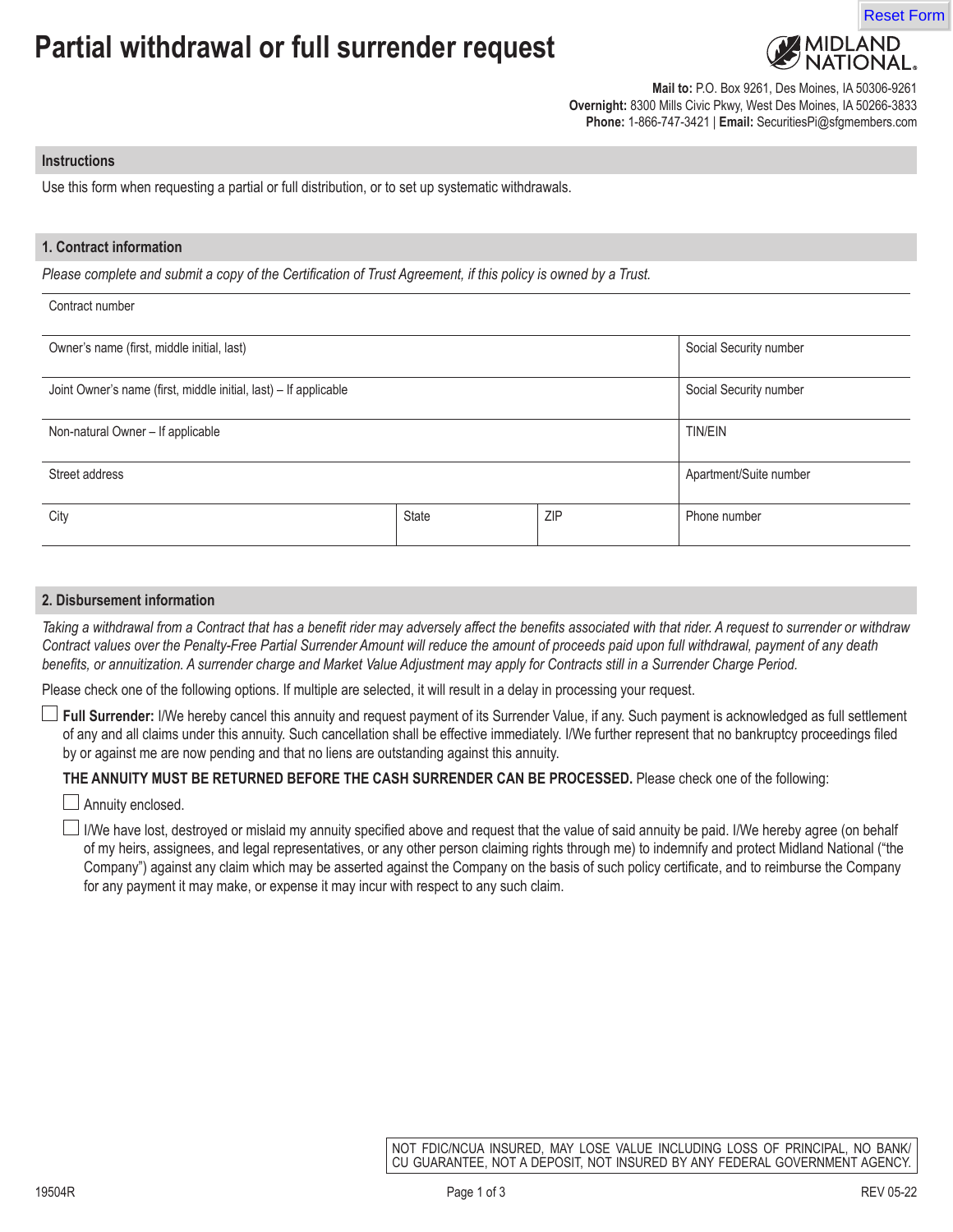| $\Box$ Partial withdrawal (select one):                                                                                                                                                                                                                                                                                                                                                                                                                                                                                                                                                                                                                                  |  |  |  |  |
|--------------------------------------------------------------------------------------------------------------------------------------------------------------------------------------------------------------------------------------------------------------------------------------------------------------------------------------------------------------------------------------------------------------------------------------------------------------------------------------------------------------------------------------------------------------------------------------------------------------------------------------------------------------------------|--|--|--|--|
| Fixed dollar (specify amount - \$1,000 minimum) \$<br>$\Box$ Gross<br>$\lrcorner$ Net $^{\scriptscriptstyle 1}$<br>or                                                                                                                                                                                                                                                                                                                                                                                                                                                                                                                                                    |  |  |  |  |
| Percentage of Accumulation Value _________________ %                                                                                                                                                                                                                                                                                                                                                                                                                                                                                                                                                                                                                     |  |  |  |  |
| Penalty-free withdrawal/Remaining penalty-free amount <sup>2</sup>                                                                                                                                                                                                                                                                                                                                                                                                                                                                                                                                                                                                       |  |  |  |  |
| Systematic withdrawal (select one):                                                                                                                                                                                                                                                                                                                                                                                                                                                                                                                                                                                                                                      |  |  |  |  |
| Fixed dollar (specify amount - \$100 minimum) \$<br>$\Box$ Gross<br>$\Box$ Net <sup>1</sup><br><b>or</b>                                                                                                                                                                                                                                                                                                                                                                                                                                                                                                                                                                 |  |  |  |  |
| Percentage of Accumulation Value (withdrawal amounts will fluctuate based on the accumulation value) ______________ %                                                                                                                                                                                                                                                                                                                                                                                                                                                                                                                                                    |  |  |  |  |
| Please withdraw in the following frequency: $\Box$ Monthly $\Box$ Quarterly $\Box$ Semi-Annually<br>$\Box$ Annually                                                                                                                                                                                                                                                                                                                                                                                                                                                                                                                                                      |  |  |  |  |
|                                                                                                                                                                                                                                                                                                                                                                                                                                                                                                                                                                                                                                                                          |  |  |  |  |
| <sup>1</sup> Net amount of check after applicable charges and/or taxes are applied.                                                                                                                                                                                                                                                                                                                                                                                                                                                                                                                                                                                      |  |  |  |  |
| <sup>2</sup> Applies to annuity contracts that offer penalty-free withdrawals during a Surrender Charge Period. Please refer to your Contract for more details.                                                                                                                                                                                                                                                                                                                                                                                                                                                                                                          |  |  |  |  |
| <sup>3</sup> Please select a day of the month between the 1st and the 28th. If the date is not complete or an invalid date is chosen, the form will be considered "Not in good order." If<br>the elected start date has already passed, the first systematic withdrawal will be processed immediately, and the next systematic withdrawal will be processed one modal<br>frequency from the elected start date. If the elected date is not a business day, the systematic withdrawal will be processed on the next available business day.                                                                                                                               |  |  |  |  |
| 3. Type of disbursement                                                                                                                                                                                                                                                                                                                                                                                                                                                                                                                                                                                                                                                  |  |  |  |  |
| Withdrawals taken prior to age 59½ may be subject to IRS penalties. I further acknowledge that Midland National has made no representation that the<br>above withdrawal schedule will fulfill my specific tax obligations.                                                                                                                                                                                                                                                                                                                                                                                                                                               |  |  |  |  |
| $\Box$ Normal: I am age 59 $\frac{1}{2}$ or older.                                                                                                                                                                                                                                                                                                                                                                                                                                                                                                                                                                                                                       |  |  |  |  |
| $\Box$ Early: I am under 59½. I understand that I may be subject to an IRS 10% early distribution penalty unless an IRS exception exists or the distribution is<br>rolled over within 60 days of receipt to another IRA or retirement plan. Please consult a qualified tax professional for more information.                                                                                                                                                                                                                                                                                                                                                            |  |  |  |  |
| $\Box$ Disability*: Provide the information below.                                                                                                                                                                                                                                                                                                                                                                                                                                                                                                                                                                                                                       |  |  |  |  |
|                                                                                                                                                                                                                                                                                                                                                                                                                                                                                                                                                                                                                                                                          |  |  |  |  |
| Inherited IRA: I am the beneficiary of this inherited IRA contract.                                                                                                                                                                                                                                                                                                                                                                                                                                                                                                                                                                                                      |  |  |  |  |
| * The IRS considers a taxpayer to be exempt from the 10% early distribution penalty if the individual's condition meets the definition of "disabled" in IRC section 72(m)(7). A<br>physician's statement that acknowledges your condition as meeting the IRS 72(m)(7) definition of "disabled" is required. Please consult a qualified tax professional for more<br>information.                                                                                                                                                                                                                                                                                         |  |  |  |  |
| 4. Election of withholding                                                                                                                                                                                                                                                                                                                                                                                                                                                                                                                                                                                                                                               |  |  |  |  |
| Federal/State withholding instructions: Please indicate if Federal/State Income taxes should be withheld from your payment(s) by signing and dating this<br>election form and returning it to Midland National. If you have any questions about your tax liability, please consult and rely upon your own tax and legal<br>professionals. Even if you elect NOT to have Federal/State Income taxes withheld, you are liable for Federal/State Income taxes on the taxable<br>portion of your account value. You may also be subject to tax penalties under the Estimated Tax Payment rules if your payment of estimated<br>tax and withholding, if any, is not adequate. |  |  |  |  |
| I elect the following:                                                                                                                                                                                                                                                                                                                                                                                                                                                                                                                                                                                                                                                   |  |  |  |  |
| __________________________________% (minimum 10%) or \$ _________________________<br>Do not withhold<br>Federal:                                                                                                                                                                                                                                                                                                                                                                                                                                                                                                                                                         |  |  |  |  |
| ■ Withhold ■ Withhold ■ 2% or \$<br>Do not withhold<br>State:                                                                                                                                                                                                                                                                                                                                                                                                                                                                                                                                                                                                            |  |  |  |  |
| Important state tax withholding information: Certain states require us to withhold state income tax from your distribution. If you reside in a state that<br>requires withholding, we will withhold state income tax in accordance with the respective state's rules.                                                                                                                                                                                                                                                                                                                                                                                                    |  |  |  |  |

| (TIN)<br>laxpayer<br>er Identification Number | (TIN)<br>1.01<br>Taxpayer Identification Number<br>Joint |
|-----------------------------------------------|----------------------------------------------------------|
|-----------------------------------------------|----------------------------------------------------------|

*Note: If no election is made, a 10% federal income tax will be automatically withheld.*